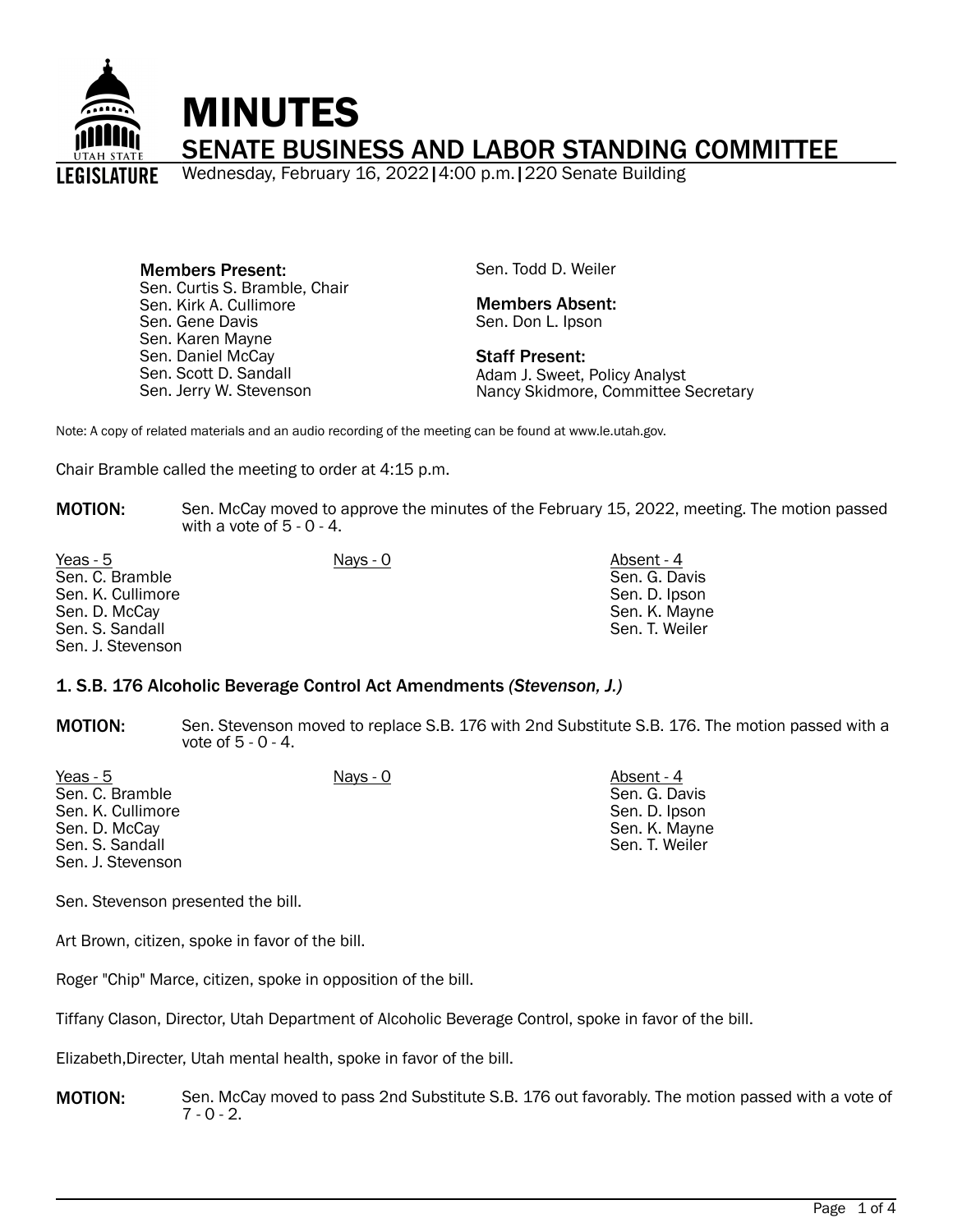Yeas - 7 Nays - 0 Nays - 0 Nays - 0 Absent - 2 Sen. C. Bramble Sen. K. Cullimore Sen. K. Mayne Sen. D. McCay Sen. S. Sandall Sen. J. Stevenson Sen. T. Weiler

2. H.B. 252 Employee Verification Requirements *(Ferry, J.)*

Rep. Ferry presented the bill.

**MOTION:** Sen. Davis moved to pass H.B. 252 out favorably. The motion passed with a vote of 6 - 1 - 2.

| Yeas - 6                             | Nays - 1      | Absent - 2                         |
|--------------------------------------|---------------|------------------------------------|
| Sen. C. Bramble<br>Sen. K. Cullimore | Sen. K. Mayne | Sen. D. Ipson<br>Sen. J. Stevenson |
| Sen. G. Davis                        |               |                                    |
| Sen. D. McCay<br>Sen. S. Sandall     |               |                                    |
| Sen. T. Weiler                       |               |                                    |
|                                      |               |                                    |

### 3. S.B. 182 Digital Asset Amendments *(Cullimore, K. A.)*

**MOTION:** Sen. Cullimore moved to replace S.B. 182 with 1st Substitute S.B. 182. The motion passed with a vote of 7 - 0 - 2.

Yeas - 7 Nays - 0 Nays - 0 Absent - 2 Sen. C. Bramble Sen. K. Cullimore Sen. G. Davis Sen. K. Mayne Sen. D. McCay Sen. S. Sandall Sen. T. Weiler Sen. D. Ipson Sen. J. Stevenson

Sen. Cullimore presented the bill with the assistance of Trace Mayer, citizen.

Aaron Tilton, Chief Executive Officer, SmartFi, spoke in opposition of the bill.

Washington, Utah, spoke in opposition to the bill.

Matthew Pole, citizen, spoke in favor of the bill.

Seth Sunderland, citizen, spoke in favor of the bill.

Paul Allred, Deputy Commissioner, Utah Department of Financial Institutions, spoke in opposition of the bill.

Howard Headlee, President, Utah Bankers Association, commented on the bill.

**MOTION:** Sen. McCay moved to pass 1st Substitute S.B. 182 out favorably.

**SUBSTITUTE** MOTION: Sen. Davis moved to go to the next item on the agenda. The substitute motion passed with a vote of 5 - 2 - 2.

Sen. G. Davis Sen. D. Ipson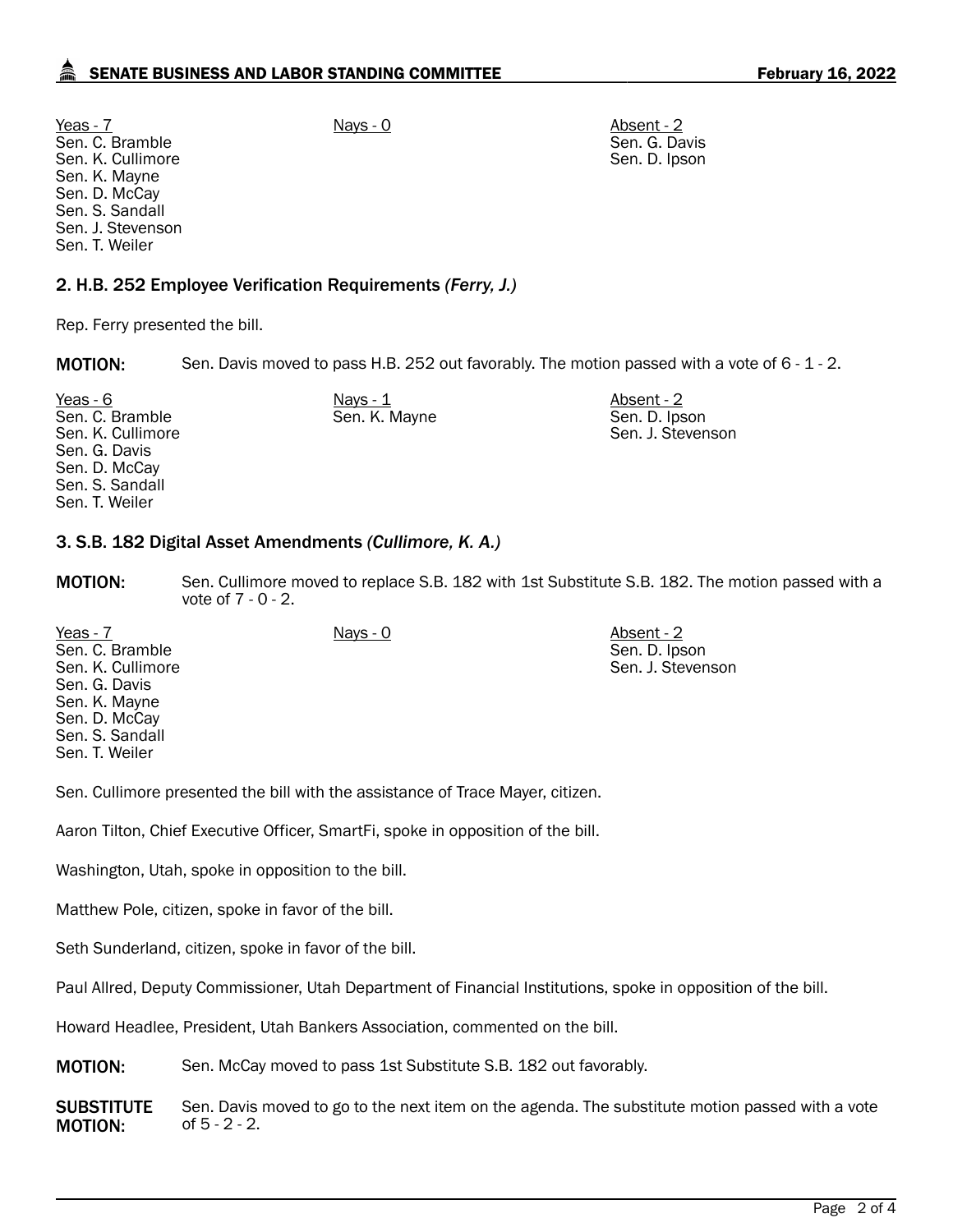Sen. C. Bramble Sen. G. Davis Sen. K. Mayne Sen. S. Sandall Sen. T. Weiler

<u>Yeas - 5</u> Nays - 2 Nays - 2 Absent - 2 Absent - 2 Absent - 2 Absent - 2 Absent - 2 Absent - 2 Absent - 2 Absent - 2 Sen. K. Cullimore Sen. D. McCay

Sen. D. Ipson Sen. J. Stevenson

## 4. H.B. 94 Post Council Membership Amendments *(Winder, M.)*

MOTION: Sen. Weiler moved to replace H.B. 94 with 1st Substitute H.B. 94. The motion passed with a vote of  $6 - 0 - 3$ .

Yeas - 6 Nays - 0 Nays - 0 Absent - 3 Sen. C. Bramble Sen. G. Davis Sen. K. Mayne Sen. D. McCay Sen. S. Sandall Sen. T. Weiler

Sen. K. Cullimore Sen. D. Ipson Sen. J. Stevenson

Rep. Winder presented the bill.

MOTION: Sen. McCay moved to pass 1st Substitute H.B. 94 out favorably. The motion passed with a vote of 6 - 0 - 3.

Yeas - 6 Nays - 0 Absent - 3 Sen. C. Bramble Sen. G. Davis Sen. K. Mayne Sen. D. McCay Sen. S. Sandall Sen. T. Weiler

Sen. K. Cullimore Sen. D. Ipson Sen. J. Stevenson

Sen. Davis assumed the chair.

### 5. S.B. 204 Automobile Amendments *(Bramble, C.)*

Sen. Bramble presented the bill with the assistance of Lincoln Shurtz, Lobbyist, General Motors, and Curt Augustine, Senior Director, Alliance of Automotive Repair.

Frank Pignanelli, Government Relations, Foxley and Pignanelli, commented on the bill.

MOTION: Sen. Bramble moved to pass S.B. 204 out favorably. The motion passed with a vote of 4 - 1 - 4.

| Yeas - 4        | Nays $-1$     | Absent - 4        |
|-----------------|---------------|-------------------|
| Sen. C. Bramble | Sen. D. McCay | Sen. K. Cullimore |
| Sen. G. Davis   |               | Sen. D. Ipson     |
| Sen. K. Mayne   |               | Sen. S. Sandall   |
| Sen. T. Weiler  |               | Sen. J. Stevenson |

Sen. Bramble resumed the chair.

### 6. S.B. 198 Electronic Free Speech Amendments *(McKell, M.)*

MOTION: Sen. McCay moved to replace S.B. 198 with 1st Substitute S.B. 198. The motion passed with a vote of  $4 - 0 - 5$ .